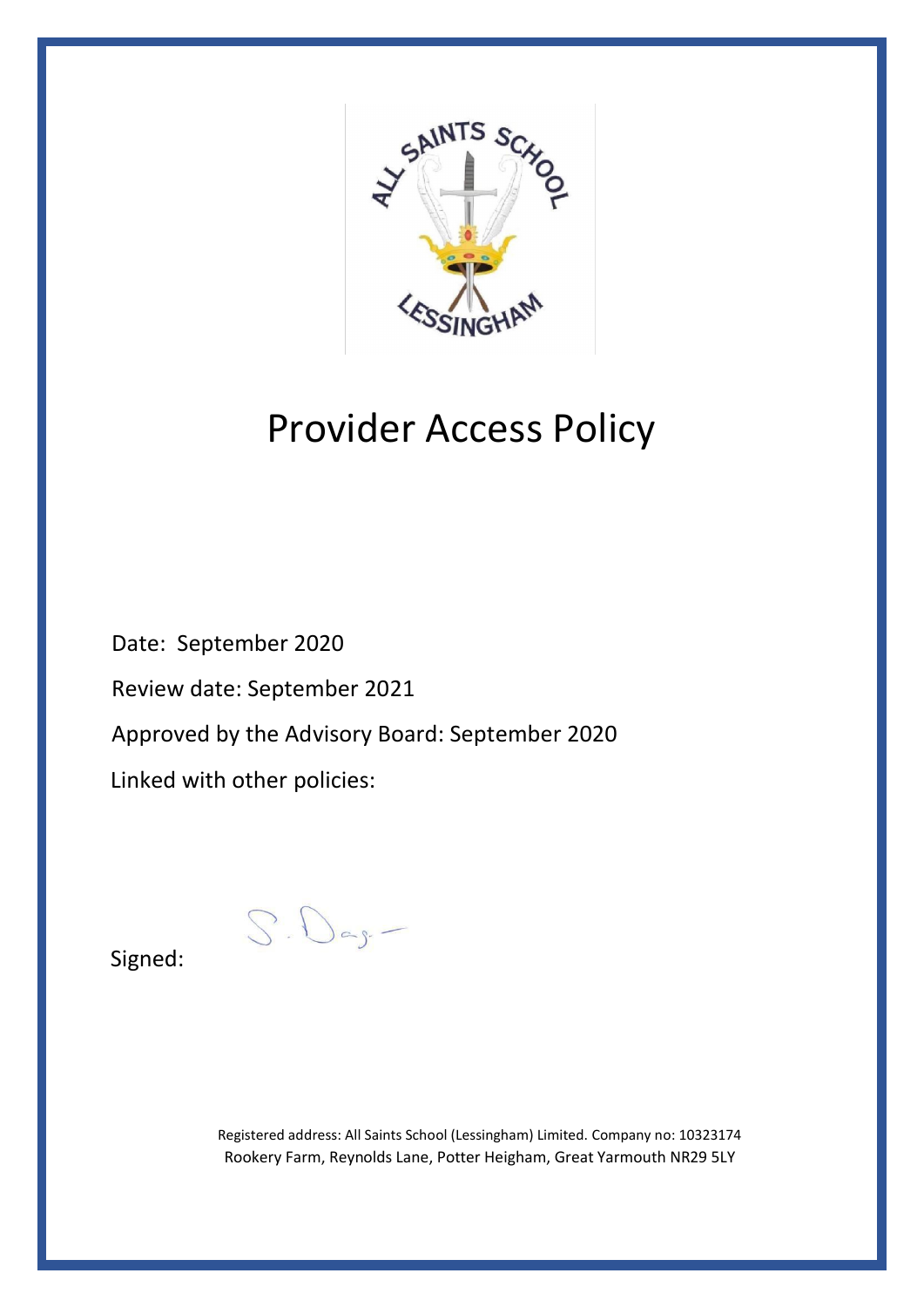# **Introduction**

This policy statement sets out the school's arrangements for managing the access of providers to pupils at the school for the purposes of giving them information about the provider's education or training offer. This complies with the school's legal obligations under Section 42B of the Education Act 1997.

# **Student Entitlement**

All students in years 8-11 are entitled:

- To find out about technical education qualifications and apprenticeships opportunities, as part of a careers programme which provides information on the full range of education and training options available at each transition point;
- To hear from a range of local providers about the opportunities they offer, including technical education and apprenticeships – through options events, assemblies and group discussions and taster events;
- To understand how to make applications for the full range of academic and technical courses.

# **Management of Provider Access Requests**

# **Procedure**

A provider wishing to request access should contact Miss K King, School Support Manager & Careers Leader.

Telephone: 01692 582083 Email[: kking@allsaintslessingham.co.uk](mailto:kking@allsaintslessingham.co.uk)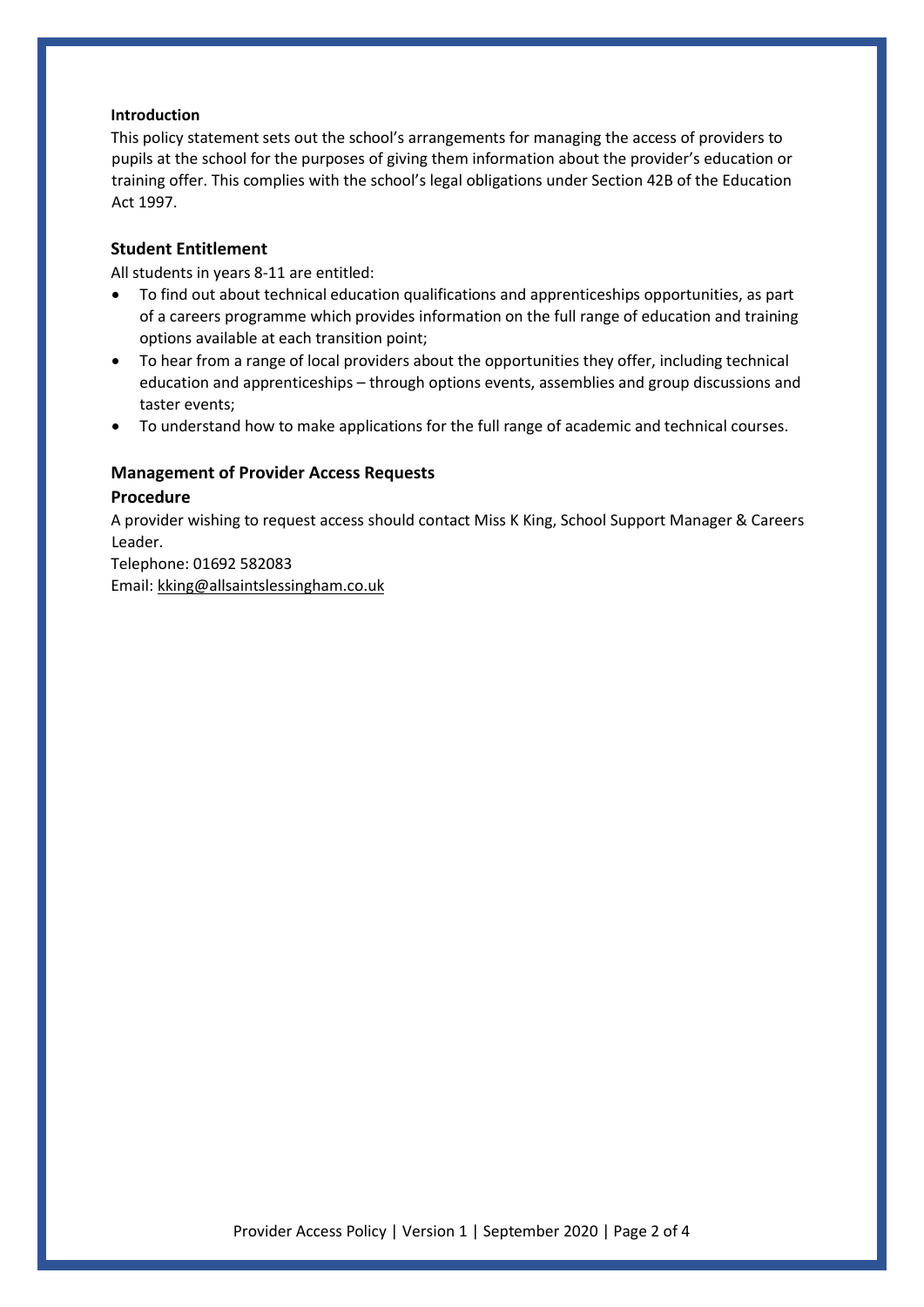# **Opportunities for access**

A number of events, integrated into the school careers programme, will offer providers an opportunity to come into school to speak to pupils and/or their parents:

|                   | <b>Autumn Term</b>                                                                                                                                                                                             | <b>Spring Term</b>                                                                                                                                                                                                                                                                   | <b>Summer Term</b>                                      |
|-------------------|----------------------------------------------------------------------------------------------------------------------------------------------------------------------------------------------------------------|--------------------------------------------------------------------------------------------------------------------------------------------------------------------------------------------------------------------------------------------------------------------------------------|---------------------------------------------------------|
| Year <sub>8</sub> | <b>KS3 Parents evening</b><br>$\bullet$<br>Wellbeing week<br>$\bullet$<br>Introduction to all careers<br>$\bullet$<br>software<br>Overview of post 16 options<br>$\bullet$<br>for pupils and<br>parents/carers | IAG through Help You<br>$\bullet$<br>Choose<br><b>Career Pilot</b><br><b>National Careers</b><br>Websites<br>$\bullet$                                                                                                                                                               |                                                         |
| Year 9            | Access to careers adviser<br>$\bullet$<br><b>KS3 Parents evening</b><br>$\bullet$<br>Wellbeing week<br>$\bullet$<br>Introduction to all careers<br>$\bullet$<br>software                                       | Access to careers adviser<br>$\bullet$<br>IAG through Help You<br>Choose<br><b>Career Pilot</b><br>$\bullet$<br><b>National Careers</b><br>Websites<br><b>Norfolk Careers Festival</b><br><b>KS4 Options Evening</b><br>Careers/IAG week - outside<br>speakers and presentations     | Access to careers adviser                               |
| Year 10           | Access to careers adviser<br>$\bullet$<br><b>KS4 Parents evening</b><br>$\bullet$<br>Wellbeing week<br>$\bullet$                                                                                               | • Access to careers adviser<br>IAG through Help You<br>Choose<br><b>Career Pilot</b><br>$\bullet$<br><b>National Careers</b><br>Websites<br><b>KS4 Parents Information</b><br>evening<br><b>Norfolk Careers Festival</b><br>Careers/IAG week - outside<br>speakers and presentations | • Access to careers adviser<br>College visits/open days |